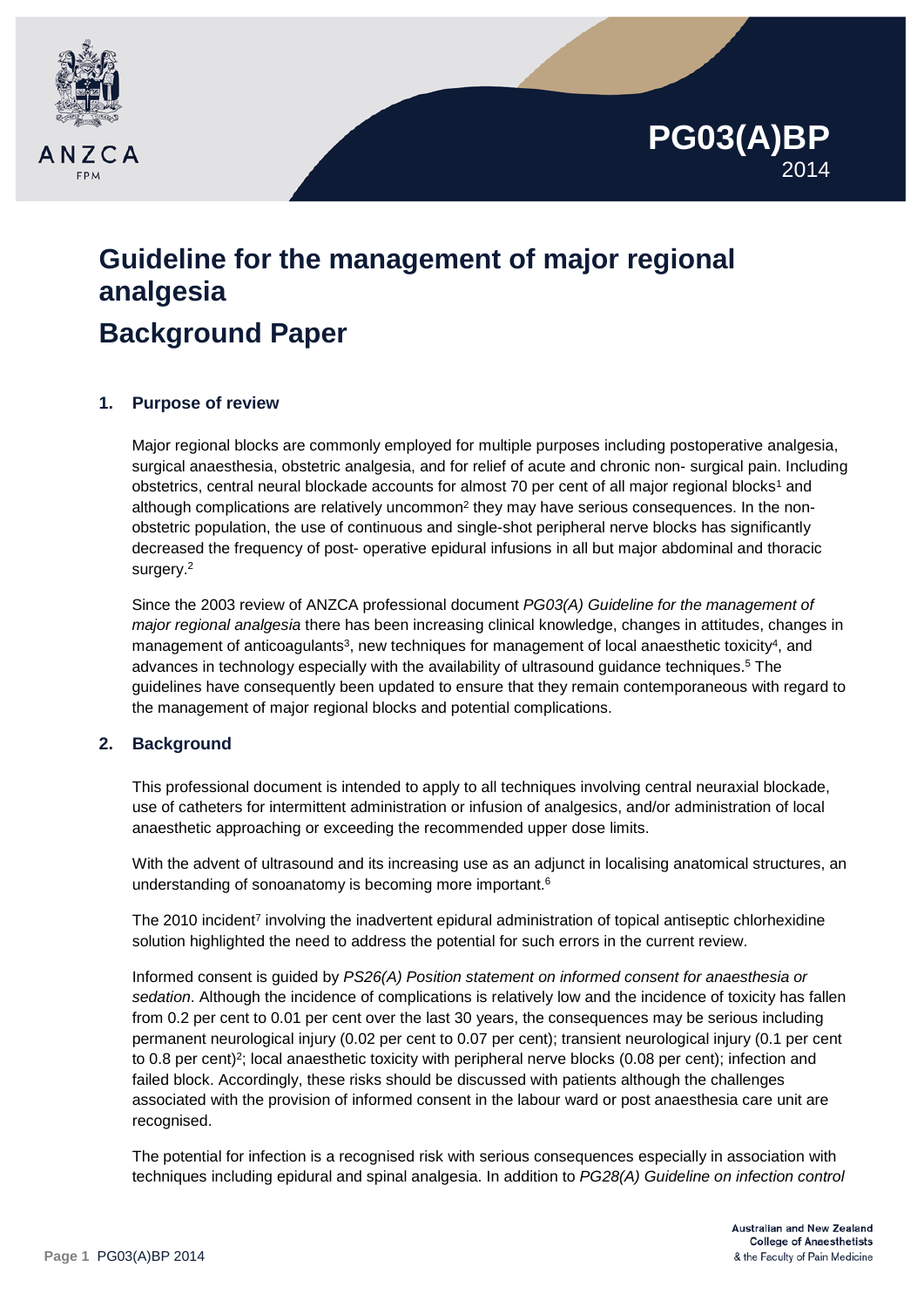*in anaesthesia* (item 3.1.3), the National Health and Medical Research Council has published guidelines<sup>9</sup>, as has The Association of Anaesthetists of Great Britain and Ireland.<sup>8</sup>

Patients receiving anticoagulation medications or the presence of coagulopathies pose increased risks of major sequelae resulting from haematoma, particularly with epidural and spinal blocks, but also from retroperitoneal haematoma associated with lumbar plexus blocks. Patients with coagulopathies or receiving anticoagulant medication require special consideration and adherence to strict protocols.

In recognition of the importance of preventing a wrong site block, the guidelines now include the requirement to perform a block "time out" or "pause moment". The true incidence of wrong site block is unknown. 67 cases were reported to the National Reporting and Learning Service in the UK in 15 months.10 The incidence in Australia and New Zealand is estimated at 0.04% (seven events from a denominator of 19, 268 procedures).<sup>11</sup>

Factors that have been shown to increase the risk of performing a block on the incorrect side include a significant time delay between patient "check-in" and performance of the block, time pressure, distraction in a busy environment, turning the patient and covering marks in an attempt to keep the patient warm. A regional block preprocedural checklist has been recommended by the American Society of Regional Anesthesia to reduce the potential for wrong site performance.12 The "Stop Before You Block" campaign13 has been widely adopted in the UK and is in the public arena for education purposes.

Monitoring is essential during the initiation of a major regional block as well as during the maintenance of the block. The spread of local anaesthetic can be unpredictable (especially in the epidural and subarachnoid spaces) leading to extensive sympathetic blockade with consequent hypotension; intercostal weakness; and impaired conscious state associated with absorption of local anaesthetic, hypotension, or total spinal. Also, the proximity of vessels and nerves gives rise to the problem of local anaesthetic absorption leading to toxicity. As circulation, ventilation and conscious state changes can occur quickly, appropriate monitoring is required.

The onset of side effects and toxicity can be unpredictable and delayed, and dependent on the route of administration of the medication, the nature of the medication, and the volume being administered. Practitioners need to be present until such time that these risks have diminished. Handover to a responsible practitioner may proceed in accordance with *PS53(A) Position statement on the handover responsibilities of the anaesthetist*.

Subsequent management of major regional analgesic boluses or infusions in the ward demand the elimination of the risk of incorrect catheter identification. There are numerous means available including clearly labelling the tubing, colour coding the tubing (cognisant of colour blind issues), standardisation of different sized connections for each specific application (intravenous versus epidural), and the absence of injection ports on giving sets used for major regional blocks.

Infusion pumps have been the source of complications with particular concern about the ability to limit the maximum volume within a specified time period.

Optimisation of pain relief requires assessment of pain, which is enhanced in patients from whom feedback may be obtained. In the absence of the ability to provide such feedback, for example in small children or cognitively impaired patients, tools are available to assist the assessment of pain control. Assessment is not only central to pain control but also to diagnose the development of a new physical problem, such as Compartment Syndrome.14 Similarly the presence of indwelling catheters may lead to complications including epidural abscess, epidural haematoma, and spinal cord or nerve compression.15,16 The generation of protocols for the recognition and early diagnosis should be encouraged to facilitate urgent assessment and management. Likewise, the development of protocols for catheter removal in anticoagulated patients should be promoted.17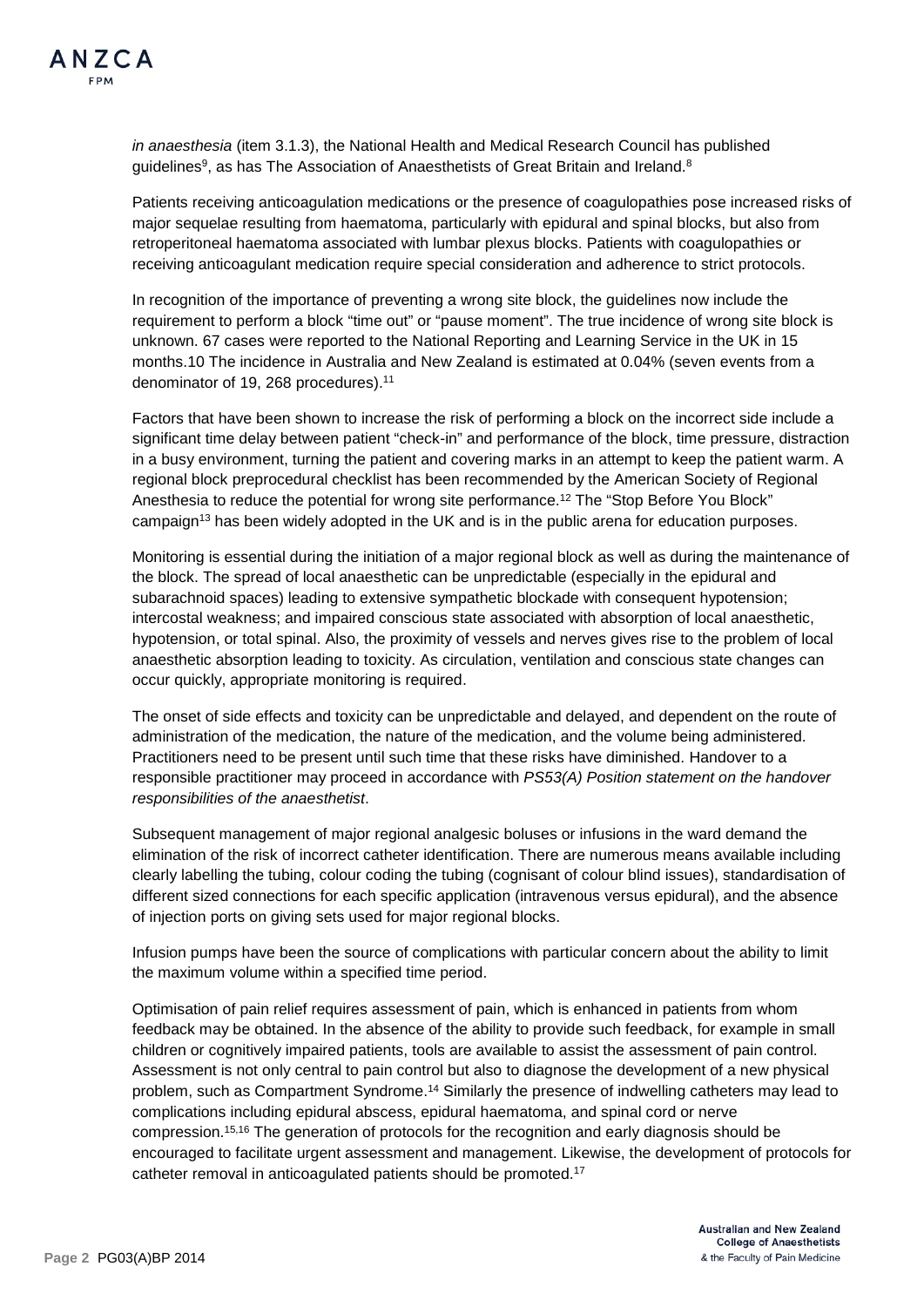

Specific mention of the role of lipid emulsions in conjunction with advanced cardiac life support is warranted.<sup>4</sup>

## **3. Summary**

The provision of major regional analgesia services continues to increase, having afforded patients considerable benefits. Some of the risks accompanying regional analgesic techniques have been mitigated through changing technology, especially with the increased application of ultrasound guidance. However, when complications do arise they can have serious consequences. Guidelines are provided to enhance awareness of the potential problems, educate practitioners and staff involved in caring for patients receiving regional analgesia with regards to recognition and management of complications, and to encourage the establishment of the necessary protocols in hospitals.

#### **Related ANZCA documents**

PS26(A) Position statement on informed consent for anaesthesia or sedation

PG28(A) Guideline on infection control in anaesthesia

PS53(A) Position statement on the handover responsibilities of the anaesthetist

#### **References**

- 1. Faccenda KA, Finucane BT. Complications of regional anaesthesia. Incidence and prevention. Drug Safety 2001;24(6):413-442.
- 2. Greensmith JE, Murray WB. Complications of regional anaesthesia. Curr Opin Anaesthesiol 2006;19:531-537.
- 3. Horlocker TT, Wedel DJ, Benzon H, Brown DL, Enneking FK, Heit JA, Mulroy MF, Rosenquist RW, Rowlingson J, Tryba M, Yuan CS. Regional anesthesia in the anticoagulated patient: defining the risks (The Second ASRA consensus conference on neuraxial anesthesia and anticoagulation). Reg Anesth Pain Med 2003;28(3):172-97.
- 4. The Association of Anaesthetists of Great Britain and Ireland. Management of severe local anaesthetic toxicity. London: The Association of Anaesthetists of Great Britain and Ireland, 2010. From: [http://www.aagbi.org/publications/guidelines/docs/la\\_toxicity\\_2010.pdf.](http://www.aagbi.org/publications/guidelines/docs/la_toxicity_2010.pdf) Accessed 31 March 2011.
- 5. National Health Service, National Institute for Health and Clinical Excellence. Ultrasound-guided catheterisation of the epidural space. London: National Health Service. From: [http://www.nice.org.uk/nicemedia/live/11357/38984/38984.pdf.](http://www.nice.org.uk/nicemedia/live/11357/38984/38984.pdf) Accessed 31 March 2011.
- 6. Abrahams MS, Aziz MF, Horn JL. Ultrasound-guidance compared with electrical neurostimulation for peripheral nerve blocks: a systematic review and meta-analysis of randomised controlled trials. Br J Anaesth 2009;102(3):408-417.
- 7. NSW Health. Safety Notice 010/10: Correct identification of medication and solutions for epidural anaesthesia and analgesia. Sydney: NSW Health, 2010. From: [http://www.health.nsw.gov.au/resources/quality/sabs/pdf/SN\\_010\\_10.pdf.](http://www.health.nsw.gov.au/resources/quality/sabs/pdf/SN_010_10.pdf) Accessed 31 March 2011.
- 8. National Health and Medical Research Council. Australian guidelines for the prevention and control of infection in healthcare. Canberra: Commonwealth of Australia, 2010. From: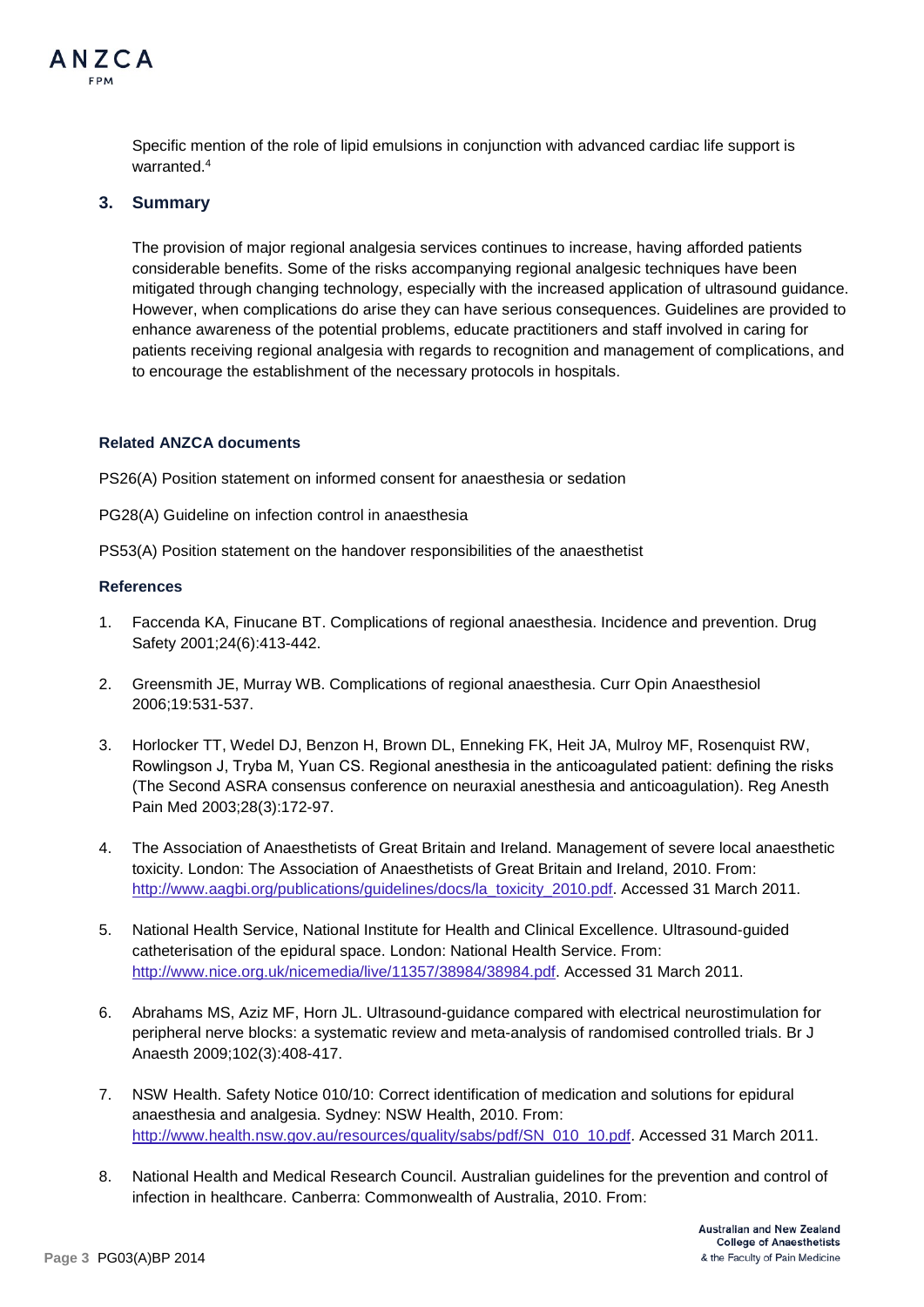

[http://www.nhmrc.gov.au/\\_files\\_nhmrc/publications/attachments/cd33\\_complete.pdf.](http://www.nhmrc.gov.au/_files_nhmrc/publications/attachments/cd33_complete.pdf) Accessed 31 March 2011.

- 9. The Association of Anaesthetists of Great Britain and Ireland. Infection control in anaesthesia. Anaesthesia 2008;63:1027-1036. From: [http://www.aagbi.org/publications/guidelines/docs/infection\\_control\\_08.pdf.](http://www.aagbi.org/publications/guidelines/docs/infection_control_08.pdf) Accessed 31 March 2011.
- 10. Safe Anaesthesia Liaison Group. Wrong site blocks during surgery. London: Safe Anaesthesia Liaison Group, Nov 2011. From: [http://www.aagbi.org/sites/default/files/SALG\\_statement\\_WSB\\_10\\_11\\_10.pdf.](http://www.aagbi.org/sites/default/files/SALG_statement_WSB_10_11_10.pdf) Accessed 10 September 2014.
- 11. Sites BD, Barrington MJ, Davis M. Utilizing an international clinical registry of regional anesthesia to identify targets for quality improvement. Reg Anesth Pain Med. Forthcoming.
- 12. Mulroy MF, Weller RS, Liguori GA. A checklist for performing regional nerve blocks. Reg Anesth Pain Med 2014 May-Jun;39(3):195-9.
- 13. The Royal College of Anaesthetists. Wrong site block [Internet]. n.d. From: [http://www.rcoa.ac.uk/standards-of-clinical-practice/wrong-site-block.](http://www.rcoa.ac.uk/standards-of-clinical-practice/wrong-site-block) Accessed 10 September 2014.
- 14. Mar GJ, Barrington MJ, McGuirk BR. Acute compartment syndrome of the lower limb and the effect of postoperative analgesia on diagnosis. Br J Anaesth 2009;102(1):3- 11.
- 15. Cameron CM, Scott DA, McDonald WM, Davies MJ. A review of neuraxial epidural morbidity: Experience of more than 8,000 cases at a single teaching hospital. Anaesthesiology 2007;106(5):997-1002.
- 16. Grewal S, Hocking G, Wildsmith JAW. Epidural abscesses. Br J Anaesth 2006;96(3):292-302. Epub 2006 Jan 23. From: [http://bja.oxfordjournals.org/content/early/2006/01/23/bja.ael006.short.](http://bja.oxfordjournals.org/content/early/2006/01/23/bja.ael006.short) Accessed 31 March 2011.
- 17. Horlocker TT, Wedel DJ, Rowlingson JC, Enneking FK, Kopp SL, Benzon HT, Brown DL, Heit JA, Mulroy MF, Rosenquist RW, Tryba M, Yuan CS. Regional anesthesia in the patient receiving antithrombotic or thrombolytic therapy: American Society of Regional Anesthesia and Pain Medicine Evidence-Based Guidelines (Third Edition). Reg Anesth Pain Med 2010;35(1):64-101.

## **Process of document review**

The initial draft was developed by Dr Peter Roessler, Director of Professional Affairs (DPA) Professional Documents, Mr John Biviano, Director Policy, and Ms Rebecca Conning, Policy Officer, Professional Documents, and was then discussed by the document development group (DDG).

The DDG comprised:

Associate Professor David A Scott, FANZCA, FFPMANZCA, Councillor Dr David M Scott, FANZCA, Chair, Regional Analgesia Special Interest Group Dr Kym Osborn, FANZCA, Obstetric Anaesthesia Special Interest Group Dr Peter Roessler, FANZCA, Director of Professional Affairs (Professional Documents) Associate Professor Graham Hocking, FRCA, FFPMANZCA, FANZCA, was invited to contribute to the review in his capacity as an expert.

The following were also consulted: